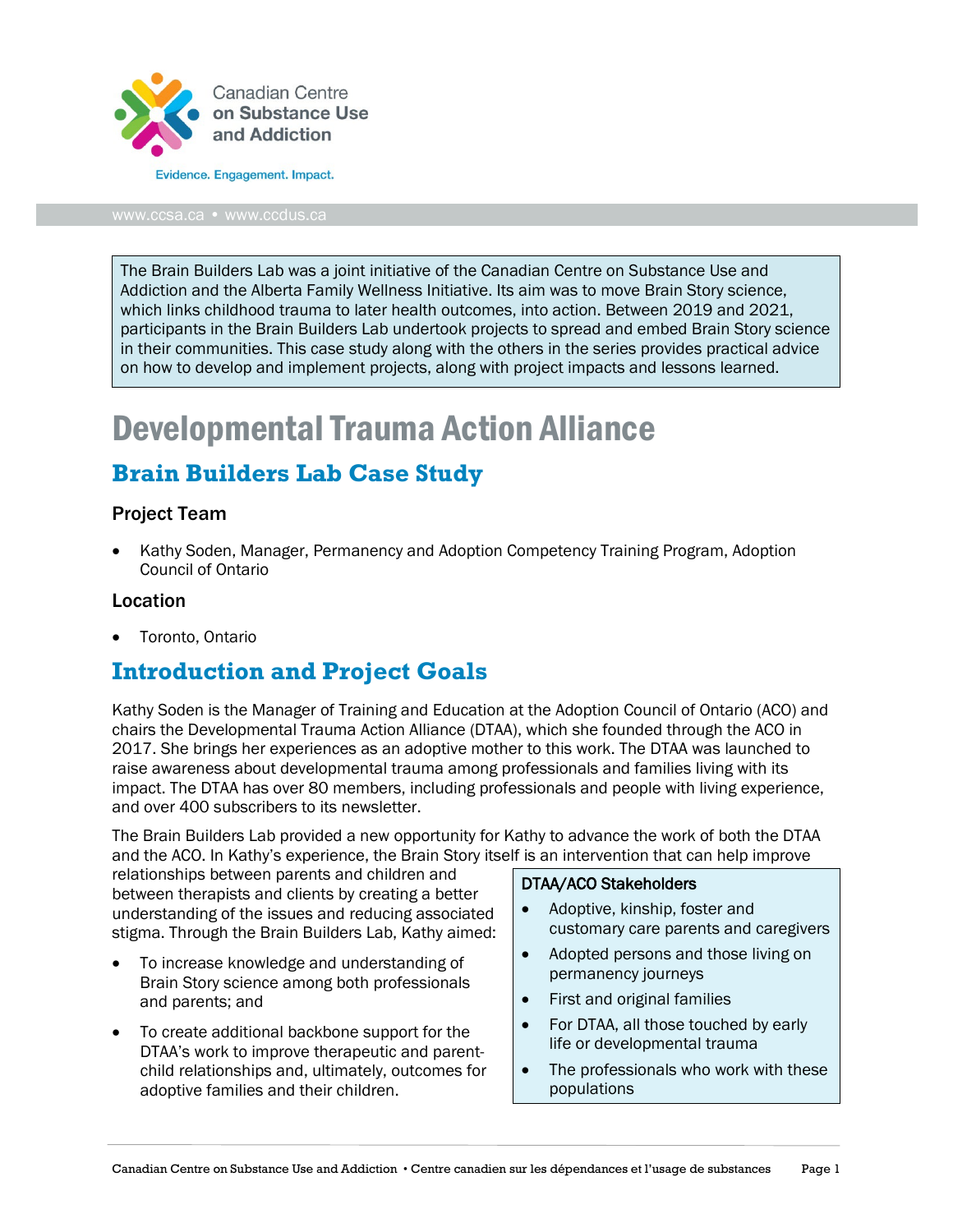

### **Knowledge Mobilization Activities**

Strategic planning: In its early days, the DTAA invested in formulating a plan to move from awareness to action. The road map identified significant gaps in awareness among key groups, and Kathy used existing champions within the DTAA to help strategize on how best to approach them. The DTAA members then tapped their own networks and identified several opportunities to share information with key groups, primarily in health care.

Targeted awareness-raising: Kathy and the DTAA were strategic about choosing messengers for audiences that can be challenging to engage to ensure the information would be seen as credible. Psychiatrists and physicians were identified as key early target audiences, and they took care to have a psychiatrist present to other groups of psychiatrists or a physician to other physicians, while Kathy herself brought the knowledge to staff at the ACO. Whenever possible, people were encouraged to learn more by enrolling in the Brain Story Certification Course (BSCC) from the Alberta Family Wellness Initiative.

Broad awareness-raising: Kathy wrote an article about developmental trauma and the Brain Story that was published by the North American Council on Adoptive Children, an organization that has wide reach in both Canada and the U.S. She highlighted the Brain Builders Lab and BSCC in the DTAA newsletter, which reaches about 400 stakeholders, ran a social media campaign that encouraged people to take the BSCC, and referred to the Brain Story on the DTAA and ACO websites.

### **Outcomes and Impact**

New resources: One of the DTAA members has developed and is piloting a new developmental trauma screening tool to improve intake procedures for children's mental health services, and another physician member has developed a five-minute video explaining to other physicians how to talk about adverse childhood experiences with their patients.

Program change: The ACO has started embedding knowledge about the Brain Story in their educational programs for adoptive parents, including role playing to illustrate how to respond to children's difficult behaviours. All the resources being developed are focused on changing practice, whether for professionals or for parents.

New partnerships and resources: One of the DTAA members who works at the Centre for Addiction and Mental Health (CAMH) in Toronto received a grant to support research and knowledge mobilization in the areas of developmental trauma and resilience. As a

#### Nearly 1,600 people reached across 17 presentations:

- ACO staff, board
- ACO trainers, parent leads
- DTAA staff
- Thunder Bay FASD event attendees
- Toronto Catholic Children's Aid Society trainees

#### 10 webinars about ACEs, brain science, and developmental trauma presented to:

- FASD community stakeholders
- Ontario adoption professionals
- Foster parents
- Prospective adoptive parents
- Professionals at a complex trauma symposium
- North American Council on Adoptable Children conference attendees

result, a webinar on developmental trauma was released through CAMH's ECHO webinar series, considerably expanding the reach and potential impact of the work among healthcare professionals.

Shifting mental models: Anecdotally, Kathy has heard reports of shifting attitudes, beliefs and reduced stigma among professionals about children and families accessing services, as well as better self-understanding on the part of parents of adoptive children. These shifts are the necessary precursors to behaviour and practice change and suggest that the work is having a positive impact.